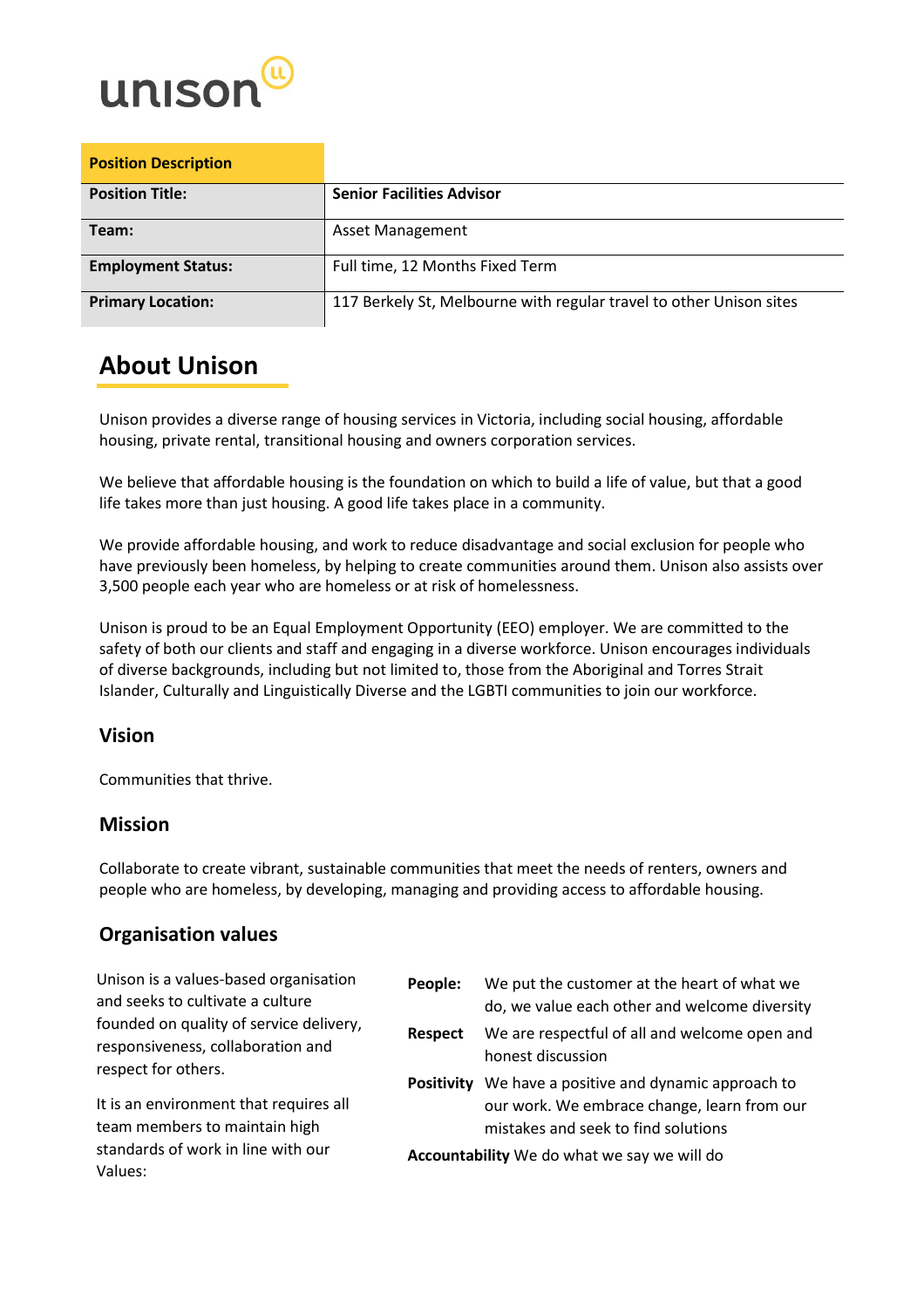

# **Position Objectives**

The Senior Facilities Advisor is responsible for coordinating the delivery of portfolio-wide planned maintenance activities and overseeing complex facilities management issues, to ensure assets are compliant and organisational objectives are met.

# **Key Accountabilities**

#### **Asset Management**

Under limited direction, coordinate the delivery of portfolio wide essential services and planned maintenance activities undertaken by external contractors:

- Monitor and take proactive action to ensure compliance with relevant codes, acts and regulations as determined by statutory authorities and regulatory bodies, as well as Unison Policies and Procedures
- Monitor Essential Safety Measures compliance across the portfolio and work with both contractors and Asset Management team staff to ensure issues are resolved promptly and Annual Essential Safety Measures Reports are issued at each building
- Monitor performance of contractors including coordinating checks on works, value for money, adherence of contractors to Unison policies and Key Performance Measure requirements and take improvement action where required
- Ensure accurate recording of relevant information within existing systems and undertake data audits
- Provide expert advice based on asset management best practice and manage complex facilities issues
- Schedule and undertake high quality asset inspections and reporting
- Attend regular meetings with internal and external stakeholders with high quality customer service in mind

Be rostered as on-call escalation point for out of hours property related emergencies:

- Provide support and guidance to the rostered on-call Facilities Advisor
- Effectively communicate updates with affected stakeholders
- Liaise with emergency services, statutory authorities and insurers as required to manage the response to critical issues
- Proactively work with Fire Rescue Victoria to minimise call out fees for attendances

#### **Personal Accountability**

- Champion a culture that is respectful, non-judgemental and inclusive in line with Unison's Values, Code of Conduct, Policies and Procedures
- Actively participate in activities and initiatives to promote and sustain a positive and collaborative workplace
- Participate in regular performance review and planning
- Ensure regular reports relevant to the position are accurate and provided within specified formats and timelines
- Comply with all legislation, regulations, standards, policies and procedures relevant to the position
- Other duties as directed by Unison.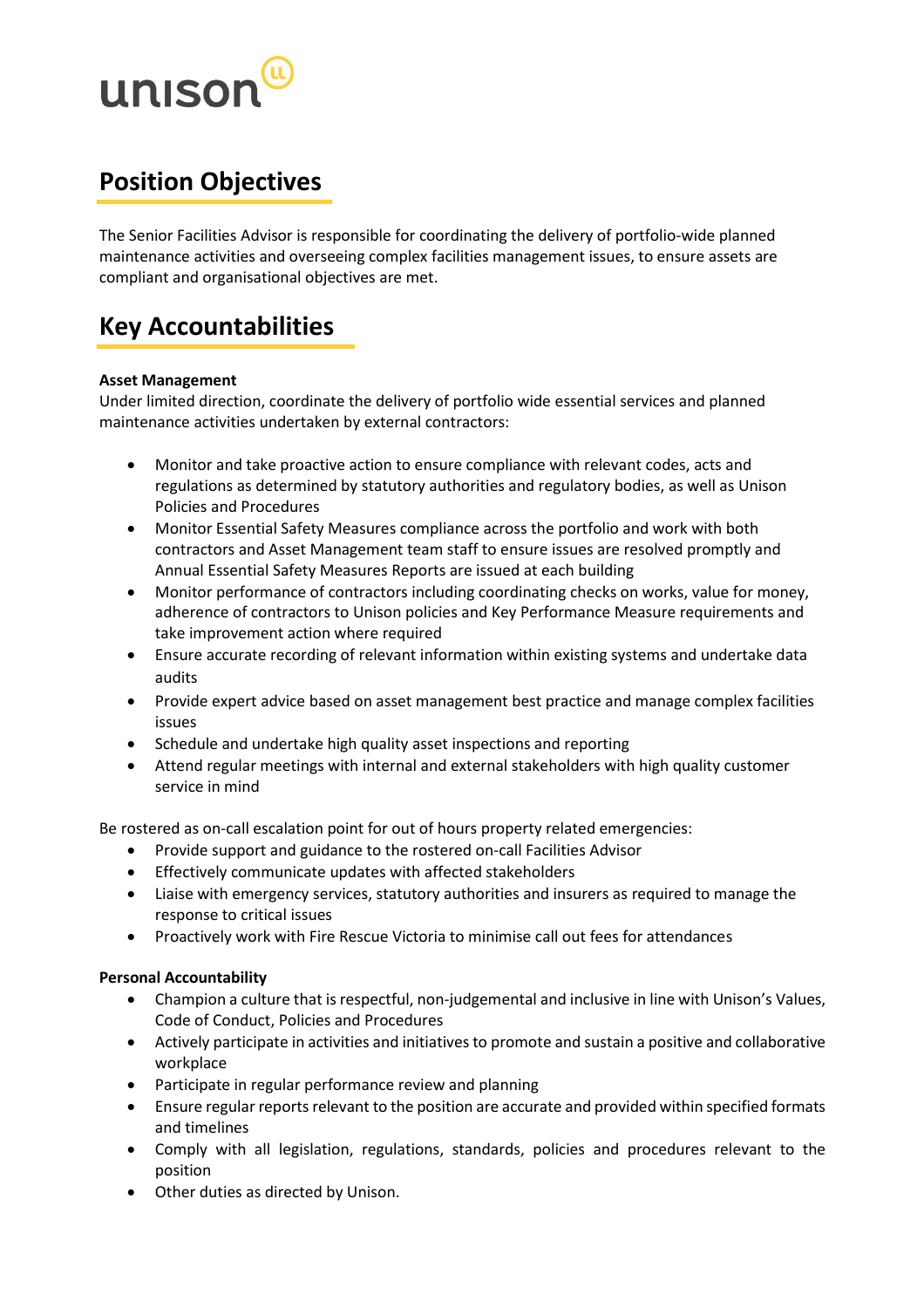

# **Key Selection Criteria**

| Qualifications &<br>Experience    | Degree or diploma property related qualification<br>٠<br>Substantial experience in facilities management related organisation,<br>construction, asset management, property management, owner's<br>corporation management, aged care facility<br>Preferred experience in state, local government or social housing sectors                                                                                                                                                                                                                                                                              |
|-----------------------------------|--------------------------------------------------------------------------------------------------------------------------------------------------------------------------------------------------------------------------------------------------------------------------------------------------------------------------------------------------------------------------------------------------------------------------------------------------------------------------------------------------------------------------------------------------------------------------------------------------------|
| <b>Personal Qualities</b>         | High level of communication and interpersonal skills<br>Excellent time management skills including ability to prioritise tasks and<br>adapt quickly to changing priorities<br>Ability to show initiative, be a self-starter and work autonomously<br>Approachable with a positive, cooperative and constructive attitude to<br>work and working with others                                                                                                                                                                                                                                            |
| Knowledge and<br>skills           | An ability to work effectively and develop professional working<br>relationships with tenancy management team and external contractors<br>Experience managing contractors and minor works (vacants)<br>Experience monitoring and meeting KPI targets<br>An understanding of building HVAC and hydronic systems<br>An understanding of ESMs and residential building compliance                                                                                                                                                                                                                         |
| Occupational<br>Health and Safety | Ensure that Unison's Occupational Health and Safety Policy and Procedures<br>are continually observed and complied with.<br>All employees have a duty to take reasonable care for the health and<br>safety of themselves and others affected by their actions at work, and to<br>comply with Unison's OHS Frameworks.<br>Regularly inspect own immediate work environment and report any<br>incidents, hazards or near misses that can cause harm or that represent a<br>threat to public safety to the relevant Manager or Supervisor.<br>Actively participate in hazard elimination where practical. |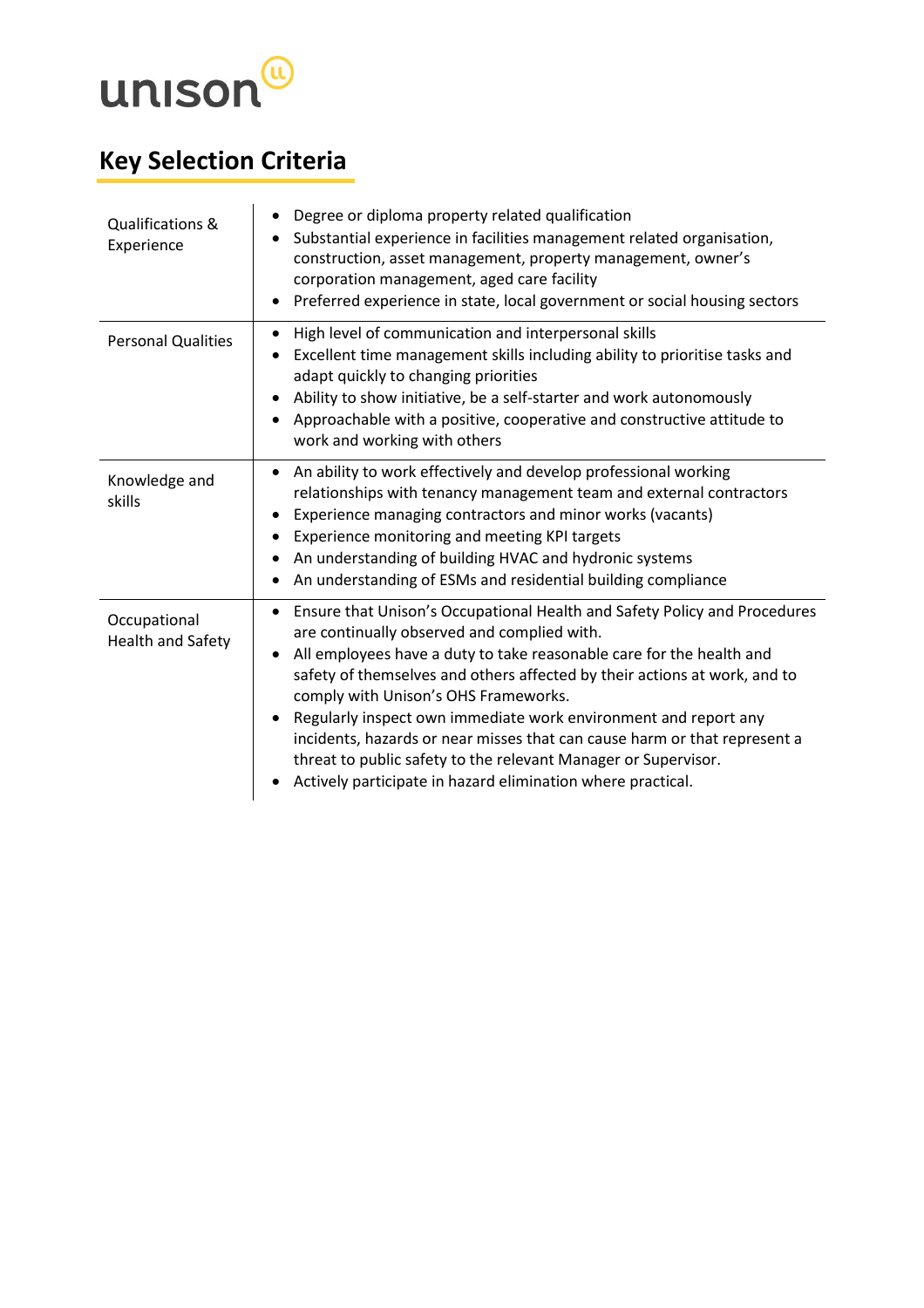

- Safety screening **•** This role is subject to a satisfactory National Police History check and Working with Children Check.
	- Applicants who have lived overseas for 12 months or longer during the past 10 years are required to provide the results of an international police check.

# **Organisational Relationships**

| Accountable to                     | Manager, Facilities                                                                                                                                          |
|------------------------------------|--------------------------------------------------------------------------------------------------------------------------------------------------------------|
| Supervises (Day to Day Operations) | <b>Asset Management contractors</b><br>$\bullet$                                                                                                             |
| <b>Internal Liaisons</b>           | Other members of the Asset Management team<br>Place Management team<br><b>Owners Corporation team</b><br>Corporate services department<br>Finance department |
| <b>External Liaisons</b>           | Unison renters<br>Local government<br><b>External contractors</b><br>Help desk provider                                                                      |

## **Physical Inherent Requirements**

| <b>Office Duties</b>    | ٠<br>٠ | Sitting at a workstation using a computer or sitting for up to two<br>hours at a time with breaks.<br>General office-based work such as handling files, various paperwork,<br>attending to phone calls and stakeholder enquiries. |
|-------------------------|--------|-----------------------------------------------------------------------------------------------------------------------------------------------------------------------------------------------------------------------------------|
| <b>Driving</b>          | ٠      | Required to drive private or Unison owned vehicles.                                                                                                                                                                               |
| <b>Work Environment</b> |        | May be required to work from different sites, including offsite<br>facilities.<br>Exposure to varied weather conditions.                                                                                                          |
| Lifting and Carrying    |        | Infrequent lifting and carrying of items up to 5kgs.                                                                                                                                                                              |
| Bending and Reaching    |        | Required to occasionally bend and reach.                                                                                                                                                                                          |

### **PD Review**

| Date PD Adopted:       | April 2022 |
|------------------------|------------|
| <b>PD Review Date:</b> | April 2025 |